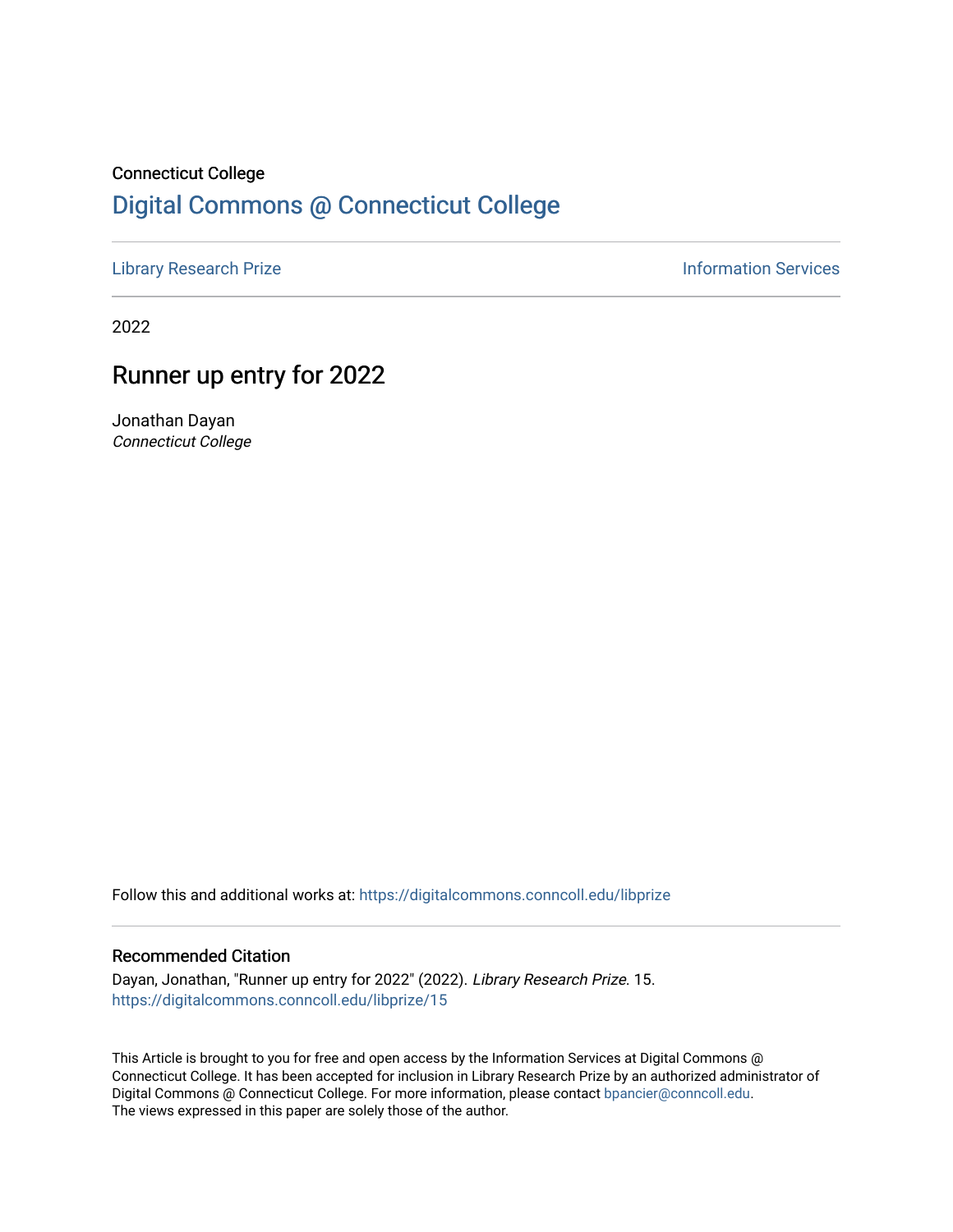#### **CODE**

#### **Name**

Jonathan Dayan

## **Title of Paper**

The Nostalgic Indian and the Battle for American Identity

#### **Class Year**

First-year

#### **Date Research Undertaken**

Fall 2021

## **Citation Style Used**

Chicago 17th Edition

#### **Affiliated Course**

HIS 105 U.S. NATIVES AND NEWCOMERS

## **Faculty Name**

Professor Taylor Desloge

# **Student Major**

History/Environmental Science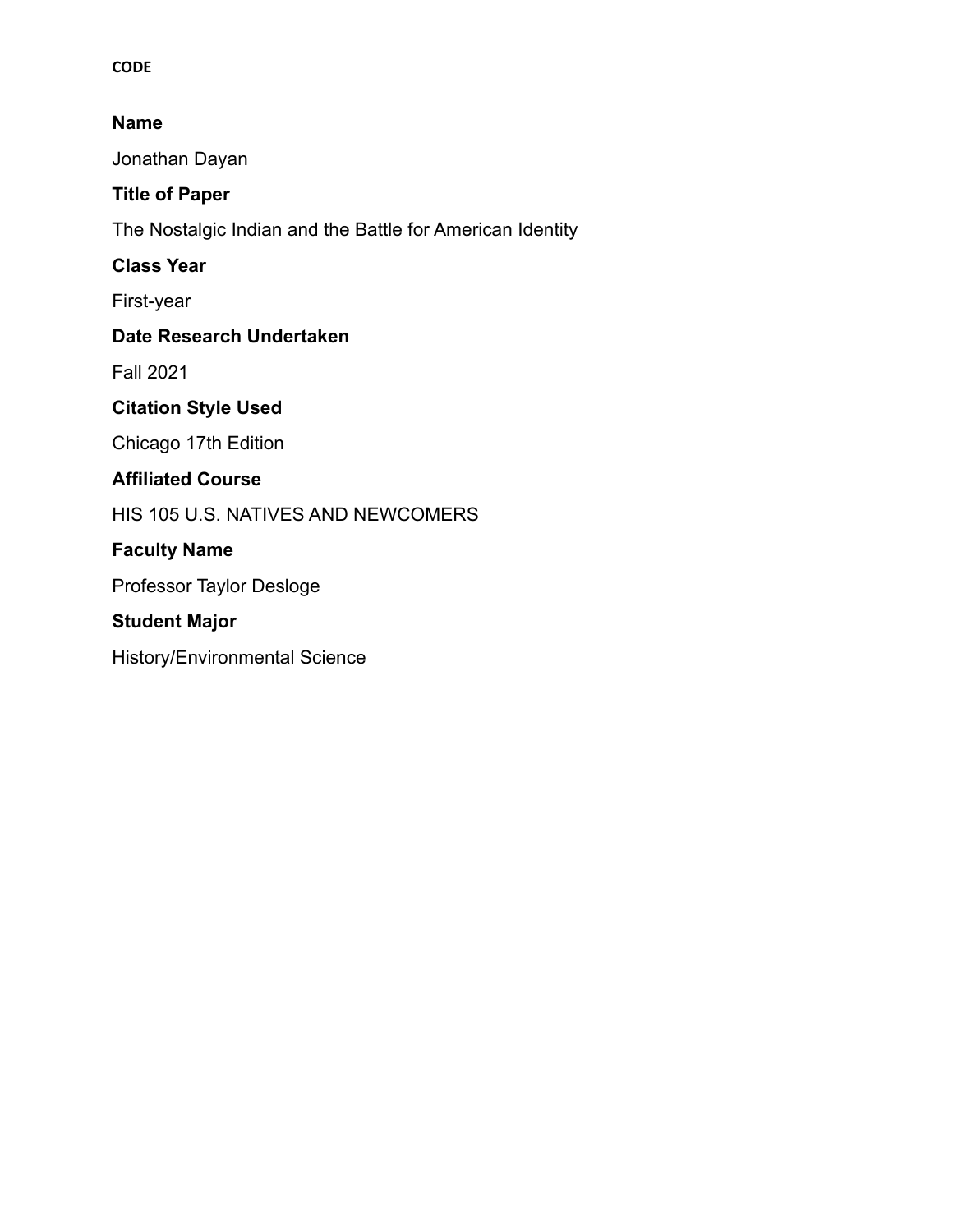#### **Narrative Questions**

**1. Describe how you came to choose your topic, specifically noting any pre-research that you did. What sources did you use in this pre-research? To what extent did you consult with librarians, faculty, or others? How did this pre-research lead you to your topic?**

My topic stemmed from a passage in Jill Lepore's The Name of War regarding Americans cultivating an idea of the heroic Indian in plays and books. I was extremely intrigued by this paradox of praising the culture you are actively destroying through expansion West. With this idea I reached out to Mrs. Jennifer Ishee at The Linda Lear Center. As a part of this project, we were supposed to use primary sources from the collection so in my email I asked for any information pertaining to the topic. In her response she provided me with many sources with the most important one being Steven Conn's History's Shadow: Native Americans and Historical Consciousness in the Nineteenth Century which I used as the basis for my pre-research to get ideas flowing. In addition to this I met with my professor who recommended I read through Lepore's notes on the topic to see the sources she used. Through Lepore's notes, faculty recommendations, and some basic material I found on JSTOR I began to make new connections. While I already had a topic in mind, I did not want to rehash Lepore's work so a major goal of my pre-research was to build my own conclusions from her claims. Without the help of my professor and Mrs. Jennifer Ishee I would not have shifted from generally writing about American's appropriating Indian culture to how they reformed that culture into a distinctly American woodsman identity.

**2. Describe your process of finding information for your project. Note specifically the tools you used to undertake your research, as well as the specific search strategies you used within these tools. (Note: "Ebsco," being an umbrella vendor, is not a specific enough response when identifying tools; listing the "library database" is also an unacceptably vague answer. Specific tools include JSTOR, America: History & Life, Web of Science, etc., along with OneSearch, the new library system.)**

Depending on what I was looking for I tended to use a different library resource. For example, on JSTOR I found many examples of Indians exaggerated to meet the American image depicted in artwork. Here it was difficult to narrow down the results as I was focusing on more early-American depictions of Indians that reflect the values of an emerging American Identity. Since Native Americans have been depicted in art for hundreds of years, I had to be sure to narrow my results to the time period I was studying instead of just clicking the "images" filter. With this I used the library's One Search system to locate secondary sources to expand my base knowledge on the topic. For my searches here I mainly used key terms like "American Identity" and narrowed down the results to physical books within our library. For me it is easier to focus and analyze a physical book instead of an eBook,